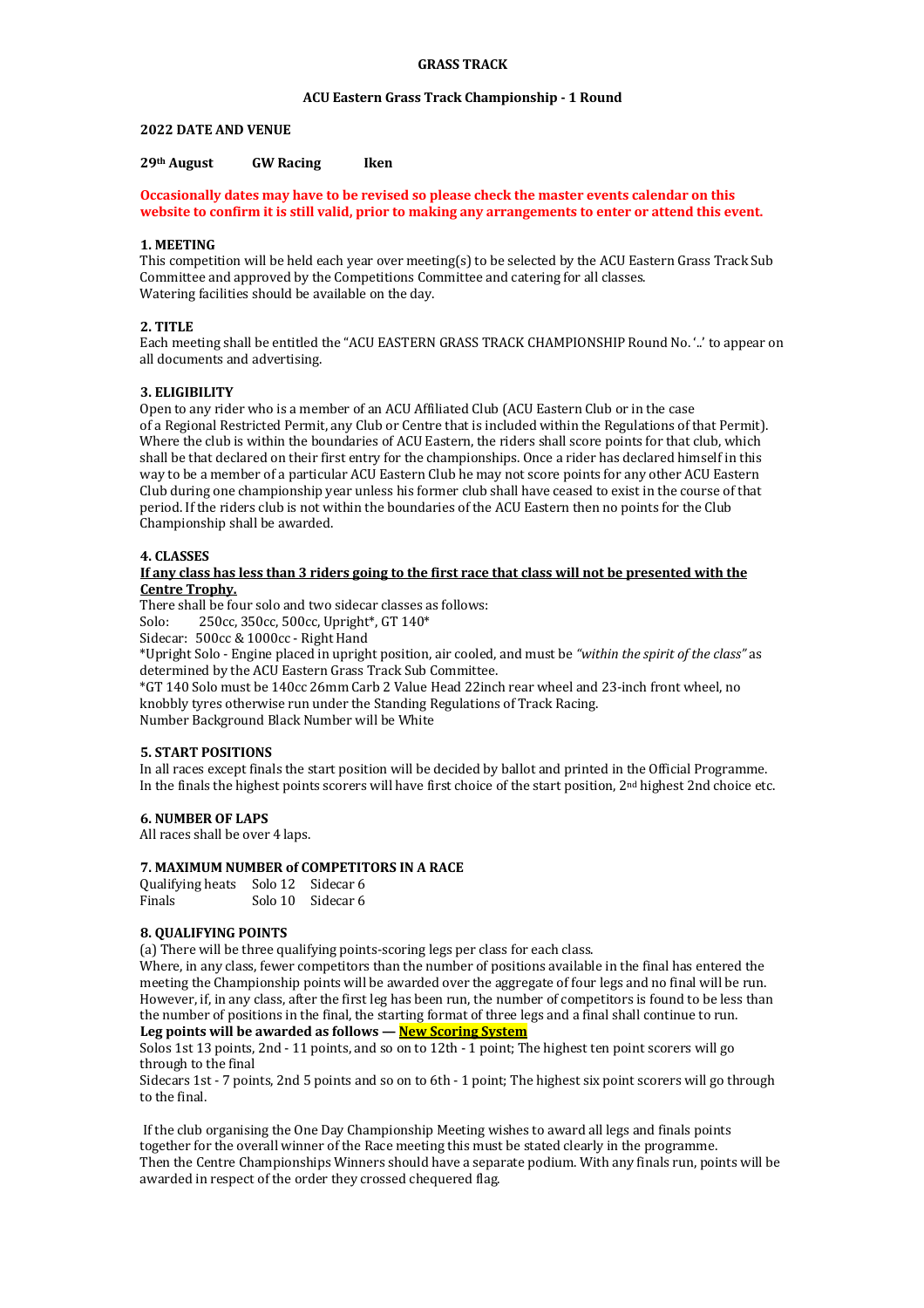# **9. TIES ON QUALIFYING POINTS**

In the event of a tie on qualifying points, the following will be used:-

(a) In favour of the driver gaining the highest number of first places, then second places, and so on if necessary.

(b) The highest points scored in the last leg, failing which the previous leg  $&$  so on

(c) Any tie for the last position in the final shall be decided by a run-off.

# **10. CHAMPIONSHIP POINTS**

Championship points will be awarded to each driver for the final only (or

the aggregate qualifying points over 4 legs) of each class at each round according to the following scale: -Solos 1st  $(10 \text{ points})$ , 2nd  $(9 \text{ points})$ , and so on to 10th  $(1 \text{ point})$ 

Sidecars  $1st(10 \text{ points}, 2nd(9 \text{ points}),$  and so on to 6th (5 points)

Should there be a dead heat in a final the points will be shared, e.g. dead heat for 2nd position in the solo class, each get 8.5 points  $(9+8=17 / 2 = 8.5)$ .

Should there be a dead heat on qualifying points after four legs have been run the tie break rules on qualifying points shall apply. If there is still a tie after this then the Championship points will be shared.

# **11. TIES ON OVERALL CHAMPIONSHIP POINTS**

In the event of a tie on the total number of championship points scored after all the meetings have been run, the individual Champion will be decided as follows:

(a) In favour of the rider gaining the highest number of Championship first places, then second places and so on if necessary.

(b) The highest Championship points scored in the most recent Championship meeting, failing which the previous Championship meeting and so on.

(c) Any tie not resolved by the above will be decided by a run-off which shall take place as soon as possible. If two or more clubs gain the same total points, the Club whose scores have been amassed from the highest number of first places, the second places and so on shall decide. If a tie still persists, the Club gaining the highest points in the most recent meeting, then the previous meeting, and so on, shall decide.

# **12. RESULTS**

The driver gaining the highest number of Championship points from the meetings will be declared the ACU Eastern ....cc Class Grass Track Champion.

Due to only running a one day championship the ACU Eastern Grass Track Sub Committee will award the Centre Shield to the best event run in the season.

However, if a multi round championship is reintroduced then the following rule will apply to the champion shield.

The Champion Club shall be that which, based on the aggregate scores of up to a maximum of three of its drivers per Championship class at each Round, shall gain overall highest Championship points. For this purpose, each Championship class at each Round shall be scored separately and the respective scores per club totalled over the rounds.

# **13. ABANDONMENT OF MEETING**

Where, for unseen circumstances, the finals (or all four legs) are not run, and provided two or more legs have been completed, Championship points will be awarded on the aggregate points scored in the qualifying legs. If only one leg has been run before the meeting is abandoned NO Championship points will be awarded for that class.

## **14. RECORDING OF RESULTS**

It is the responsibility of each club organising a Championship Round to furnish a completed programme and official results *(including Riders Club)* to the Centre Recorder within seven days of the event. Where possible programmes should include the current positions of riders in each class, details of which will be supplied by the Centre Recorder to the Secretary of the Meeting.

## **15. AWARDS**

The Centre Annual Trophies, as described below, will be awarded to the individual Champions and may be held by the champion until requested for return by the centre, they may not be won outright. ACU Eastern may require a written undertaking to return the trophy when requested. Replicas, for permanent keepsake will be given to the Champions.

Should the Individual Champion not be resident within the Centre boundaries the trophy will be engraved with the name of that Champion and may be presented to the winner at the Centre Function. However, the trophy will be returned immediately that evening to the Centre for safe keeping as it will not be permitted to leave the Centre boundary.